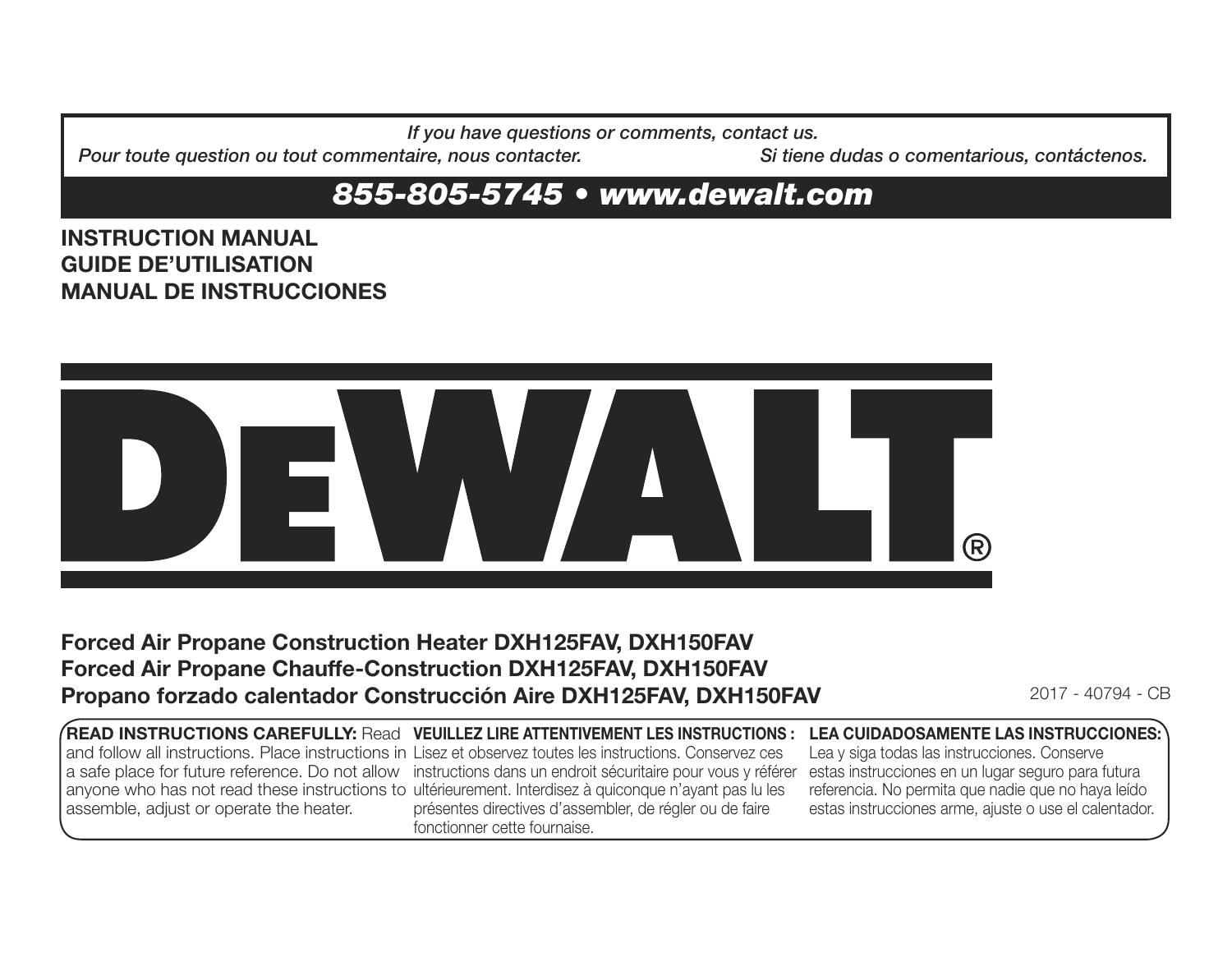### *Definitions: Safety Guidelines*

The definitions below describe the level of severity for each signal word. Please read the manual and pay attention to these symbols. *DANGER:* Indicates an imminently hazardous situation which, if not avoided, *will* result in *death or serious injury*.

*WARNING:* Indicates a potentially hazardous situation which, if not avoided, *could* result in *death or serious injury*.

*CAUTION:* Indicates a potentially hazardous situation which, if not avoided, *may* result in *minor or moderate injury*.

*NOTICE:* Indicates a practice not related to personal injury which, if not avoided, *may* result in *property damage*.

### *WARNING: DO NOT OPERATE THIS HEATER UNTIL YOU READ AND UNDERSTAND THIS INSTRUCTION MANUAL FOR SAFETY, OPERATION, AND MAINTENANCE INSTRUCTIONS. PLACE INSTRUCTIONS IN A SAFE PLACE FOR FUTURE REFERENCE.*

### *WARNING:*

Failure to comply with the precautions and instructions provided with this heater, can result in death, serious bodily injury and property loss or damage from hazards of fire, explosion, burn, asphyxiation, carbon monoxide poisoning, and/or electrical shock.

Only persons who can understand and follow the instructions should use or service this heater.

### *DANGER:*

### *CARBON MONOXIDE CAN KILL YOU*

This heater produces carbon monoxide. Do not use in occupied spaces. Ventilate building, room or other enclosed spaces where heater has been used before entering. Never use in a vehicle, camper or tent.

#### *WARNING:*

Not for home or recreational vehicle use. Do not use to cook or warm food.

### *WARNING:*

Fire, burn, inhalation, and explosion hazard. Keep solid combustibles, such as building materials, paper or cardboard, a safe distance away from the heater as recommended by the instructions. Never use the heater in spaces which do or may contain volatile or airborne combustibles, or products such as gasoline, solvents, paint thinner, dust particles or unknown chemicals.

#### *WARNING: IF THE INFORMATION IN THIS MANUAL IS NOT FOLLOWED EXACTLY, A FIRE OR EXPLOSION MAY RESULT CAUSING PROPERTY DAMAGE, PERSONAL INJURY OR LOSS OF LIFE.*

• Do not use gasoline or other flammable vapors or liquids in the vicinity of this or any other appliance.

• An LP cylinder not connected for use shall not be stored in the vicinity of this or any other appliance.

- WHAT TO DO IF YOU SMELL GAS:
	- Do not try to light appliance.
	- Extinguish any open flame.
	- Shut off gas to appliance.
- Service must be performed by a qualified service agency.

### *WARNING:*

Combustion byproducts produced when using this product contains carbon monoxide, a chemical known to the State of California to cause cancer and birth defects (or other reproductive harm).

This product contains chemicals known to the State of California to cause cancer and birth defects or other reproductive harm.

### *WARNING: RISK OF ELECTRICAL SHOCK*

- Plug power cord into a properly grounded 3-wire receptacle.
- Do not operate in wet or damp conditions.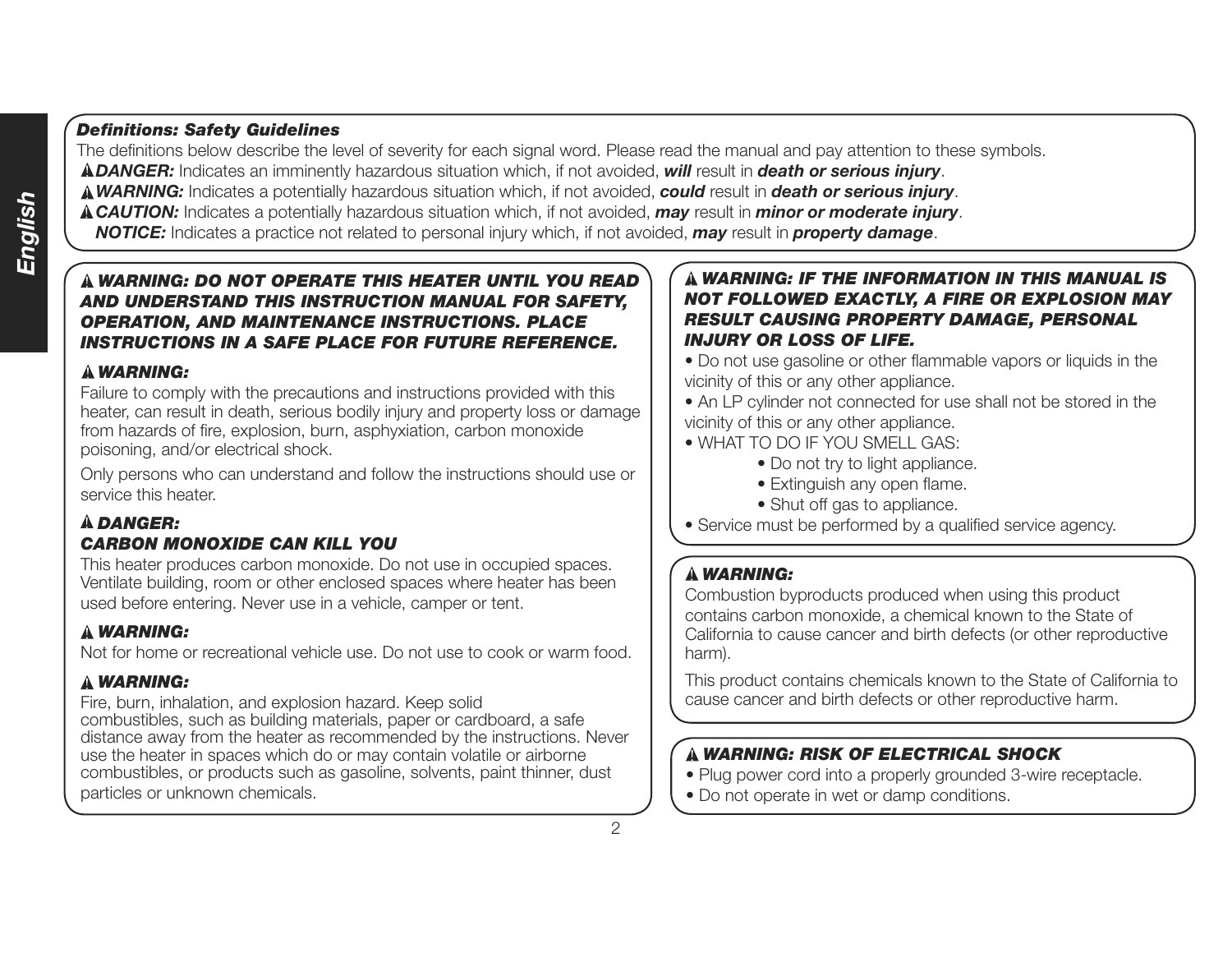### *WARNING: RISK OF FIRE OR EXPLOSION*

- Do not store or use gasoline or other flammable vapors and liquids in the vicinity of this or any other appliance.
- WHAT TO DO IF YOU SMELL GAS:
	- Open windows.
	- **DO NOT** try to light any appliance.
	- **DO NOT** operate any electrical switches.
	- *DO NOT* use any telephone in building. Immediately call the local gas supplier from an outside telephone. Follow the gas supplier's instructions.
	- **DO NOT** touch any electrical switch; do not use any phone in your building.
	- If you cannot reach your gas supplier, call the Fire Department.

# **SPECIFICATIONS**

Type of Gas: ..............For use with Propane Only

Gas Supply Pressure

 to regulator .............Max.: Bottle Pressure to regulator .............Min.: 20 psi (137.89 kPa)

regulator out ..........20 psi (137.89 kPa)

Electrical Input: ..........115V, 60 Hz, 1Ø, 3a Min. Operating Voltage: 100V

Ignition: .....................Direct Spark

**Primary** 

 Flame Control: .........Thermocouple Operated Gas Valve Min. Ambient Temp. Rating 0°F (-17.8°C)

# **CONTENTS**

| INSTRUCTIONS FOR ORDERING PARTS  13 |  |
|-------------------------------------|--|

### *Specifications*

| Model:            | DXH125FAV                     | DXH150FAV                     |
|-------------------|-------------------------------|-------------------------------|
| Rating:           | 75,000 - 125,000 Btu/Hr       | 110,000 - 150,000 Btu/<br>Hr  |
|                   | $(21.9 - 36.6$ kW)            | $(32.2 - 43.9$ kW)            |
| Fuel Consumption: | $3.5 - 5.8$ #/hr              | $5.1 - 6.9$ #/hr              |
|                   | $(1.59 - 2.63 \text{ kg/hr})$ | $(2.31 - 3.13 \text{ kg/hr})$ |
| Fuel Orifice Size | $1.26$ mm                     | 1.40 mm                       |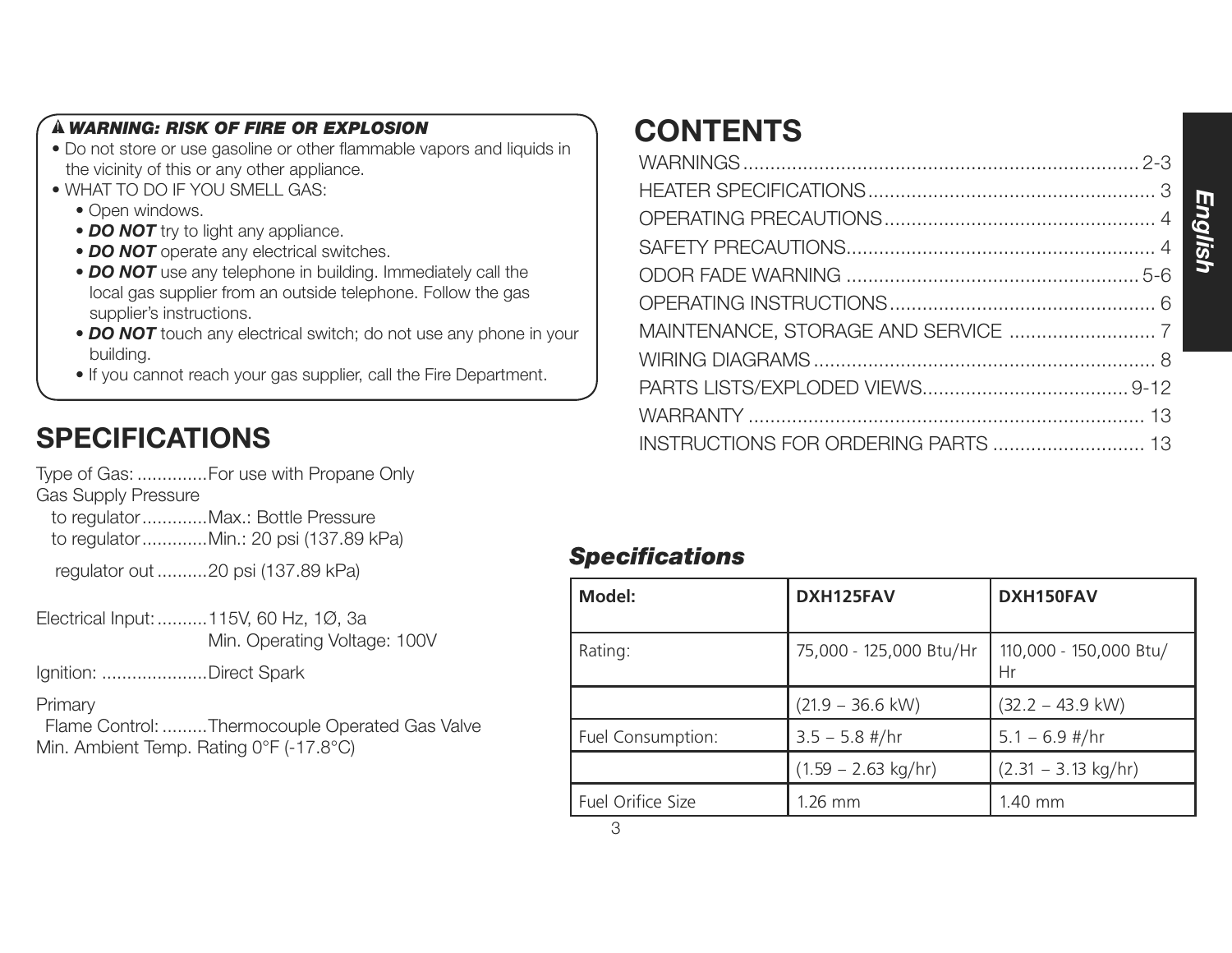# *Operating Precautions*

### *WARNING*

This is a propane, direct-fired, forced air heater. It's intended use is primarily temporary heating of buildings under construction, alteration or repair.

Direct-Fired means that all of the combustion products enter the heated space. Even though this heater operates very close to 100 percent combustion

efficiency, it still produces small amounts of carbon monoxide. Carbon monoxide (called CO) is toxic. CO can build up in a heated space and failure to provide adequate ventilation could result in death. The symptoms of inadequate ventilation are:

- headache dizziness
	-
- burning eyes and nose nausea
- dry mouth or sore throat

Be sure to follow advice about ventilation in the Safety Precautions section.

Forced Air means that a blower or fan pushes the air through the heater. Proper combustion depends upon this air flow; therefore, the heater must not be revised, modified or operated with parts removed or missing. Likewise, safety systems must not be circumvented or modified in order to operate the heater.

When the heater is to be operated in the presence of other people the user is responsible for properly acquainting those present with the safety precautions and instructions, and of the hazards involved.

# *Safety Precautions*

### *WARNING*

- 1. Check the heater thoroughly for damage. DO NOT operate a damaged heater.
- 2. DO NOT modify the heater or operate a heater which has been modified from its original condition.
- 3. Use only propane gas.
- 4. Use only VAPOR WITHDRAWAL propane supply. If there is any question about vapor withdrawal, ask your propane dealer.
- 5. Mount the propane cylinders vertically (shutoff valve up). Secure them from falling or being knocked over and protect them from damage.
- 6. Locate propane containers at least (USA) 7 ft. (2.13m), (Canada) 10 ft. (3m) from the heater and do not direct exhaust toward containers.
- 7. **IMPORTANT** Use only the hose and regulator assembly provided with the heater. Match the color stripe on the hangtag attached to the hose assembly with the color on the label located near the propane inlet fitting on the heater. Inspect hose assembly before each use of the heater. If there is excessive abrasion or wear, or hose is cut, replace with hose assembly listed on parts list before using heater.
- 8. For indoor use only. Area must be well ventilated. **Figure 1**. (also see "Operating Precautions").
- 9. If at any time gas odor is detected, IMMEDIATELY DISCONTINUE operation until the source of gas has been located and corrected. Read Odor Fade and Propane information on page 5, for additional information about detecting propane leaks.
- 10. Install the heater such that is is not directly exposed to water spray, rain and/or dripping water.
- 11. Maintain minimum clearance from normal combustible material (like paper). **Figure 2**.
- 12. Due to the high surface and exhaust temperatures, adults and children must observe clearances to avoid burns or clothing ignition.
- 13. Operate only on a stable, level surface.
- 14. Do not use with duct work. Do not restrict inlet or exit.
- 15. Use only the electrical power specified. The electrical connection and grounding must comply with National Electrical Code - ANSI/NFPA 70 (USA) and CSA C22.1 Canadian Electrical Code, Part 1 (Canada).
- 16. Use only a properly grounded 3-prong receptacle or extension cord.
- 17. Do not move, handle or service while hot or burning.
- 18. Use only in accordance with local codes or, in the absence of local codes, with the Standard for the Storage and Handling of Liquefied Petroleum Gases ANSI/ NFPA 58 and CSA B149.1, Natural Gas and Propane Installation Code.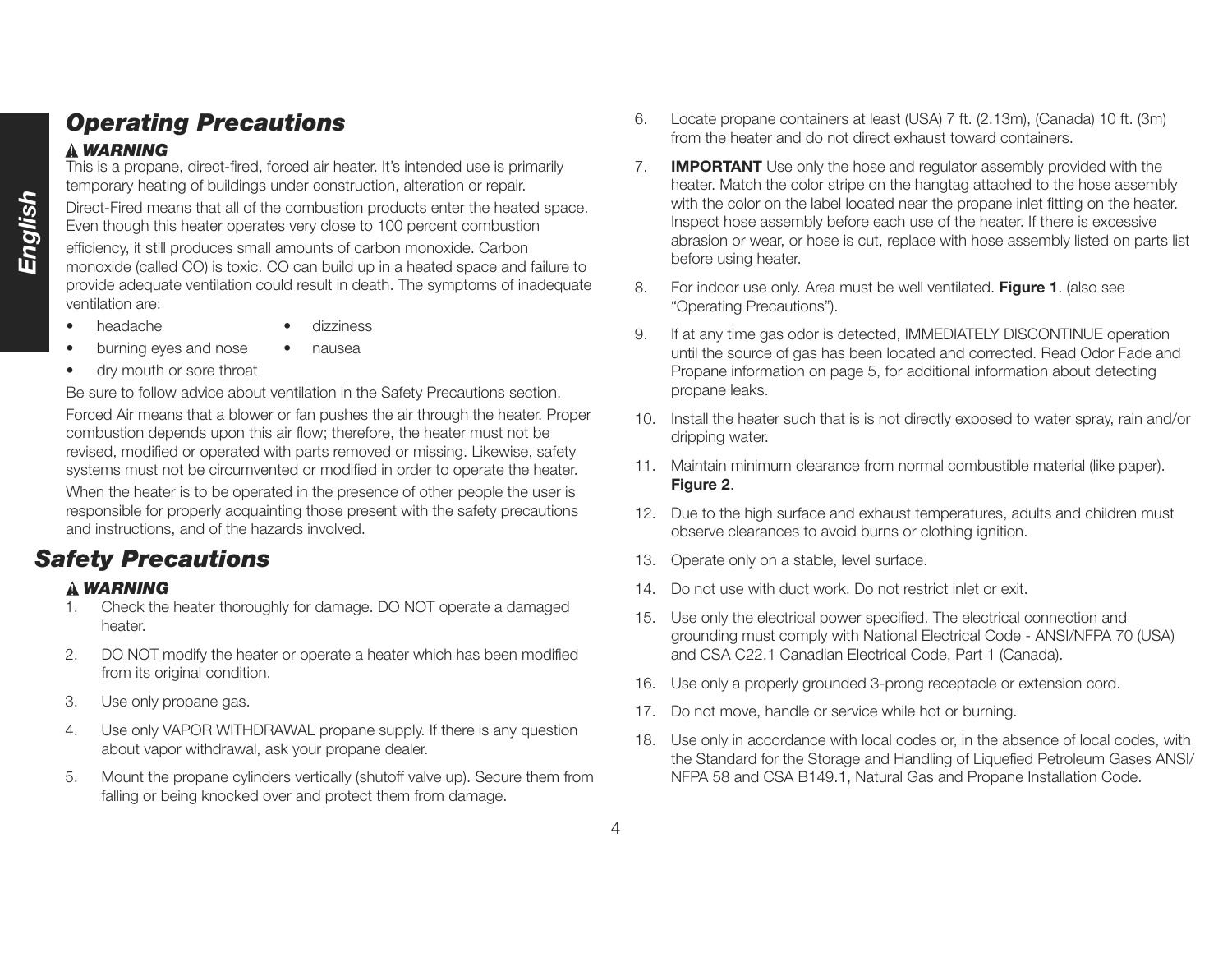### **Figure 1**

| VENTILATION: Minimum openings required                               |                              |                                |
|----------------------------------------------------------------------|------------------------------|--------------------------------|
| <b>Heater</b>                                                        | <b>Opening</b><br>near floor | <b>Opening</b><br>near ceiling |
|                                                                      |                              |                                |
| Forced air (DXH125FAV, DXH150FAV)2 ft <sup>2</sup> 2 ft <sup>2</sup> |                              |                                |

### **Figure 2**

MINIMUM CLEARANCE: From normal combustible material

| <b>Clearance</b>                                                                                                                                                                                                                  | DXH125FAV DXH150FAV |  |
|-----------------------------------------------------------------------------------------------------------------------------------------------------------------------------------------------------------------------------------|---------------------|--|
|                                                                                                                                                                                                                                   |                     |  |
|                                                                                                                                                                                                                                   |                     |  |
|                                                                                                                                                                                                                                   |                     |  |
|                                                                                                                                                                                                                                   |                     |  |
|                                                                                                                                                                                                                                   |                     |  |
| $\mathbf{r}$ , the set of the set of the set of the set of the set of the set of the set of the set of the set of the set of the set of the set of the set of the set of the set of the set of the set of the set of the set of t |                     |  |

Locate 10 ft. from canvas or plastic tarpaulins or similar coverings and secure them to prevent flapping or movement due to wind action.

### *WARNING: RISK OF ASPHYXIATION*

- Do not use in unventilated areas.
- The flow of combustion and ventilation air must not be obstructed.
- Proper ventilation air must be provided to support the combustion air requirements of the heater being used.
- Refer to the specification section of the heater's manual, heater dataplate, or contact the factory to determine combustion air ventilation requirements of the heater.
- Lack of proper ventilation air will lead to improper combustion.
- Improper combustion can lead to carbon monoxide poisoning leading to serious injury or death. Symptom of carbon monoxide poisoning can include headaches, dizziness and difficulty in breathing.

# *Fuel Gas Odor—Fuel Leaks WARNING*

**LP gas and natural gas have man-made odorants added specifically for detection of fuel gas leaks. If a gas leak occurs you should be able to smell the fuel gas. Since Propane (LP) is heavier than air you should smell for the gas odor low to the floor. ANY GAS ODOR IS YOUR SIGNAL TO TAKE IMMEDIATE ACTION!**

# *Odor Fade Warning*

5

- Do not take any action that could ignite the fuel gas. Do not operate any electrical switches. Do not plug in or disconnect any power supply or extension cords. Do not light matches or any other source of flame. Do not use your telephone.
- Get everyone out of the building and away from the area immediately.
- Close all propane (LP) gas tank or cylinder fuel supply valves, or the main fuel supply valve located at the meter if you use natural gas.
- Propane (LP) gas is heavier than air and may settle in low areas. When you have reason to suspect a propane leak, keep out of all low areas.
- Use your neighbor's phone and call your fuel gas supplier and your fire department. Do not re-enter the building or area.
- Stay out of the building and away from the area until declared safe by the firefighters and your fuel gas supplier.
- FINALLY, let the fuel gas service person and the firefighters check for escaped gas. Have them air out the building and area before you return. Properly trained service people must repair any leaks, check for further leakages, and then relight the appliance for you.

# *Odor Fading—No Odor Detected*

- Some people cannot smell the odor of the man-made chemical added to propane (LP) or natural gas. You must determine if you can smell the odorant in these fuel gases.
- Learn to recognize the odor of propane (LP) gas and natural gas. Local propane (LP) gas dealers will be more than happy to give you a scratch and sniff pamphlet. Use it to become familiar with the fuel gas odor.
- Smoking can decrease your ability to smell. Being around an odor for a period of time can affect your sensitivity to that particular odor. Odors present in animal confinement buildings can mask fuel gas odor.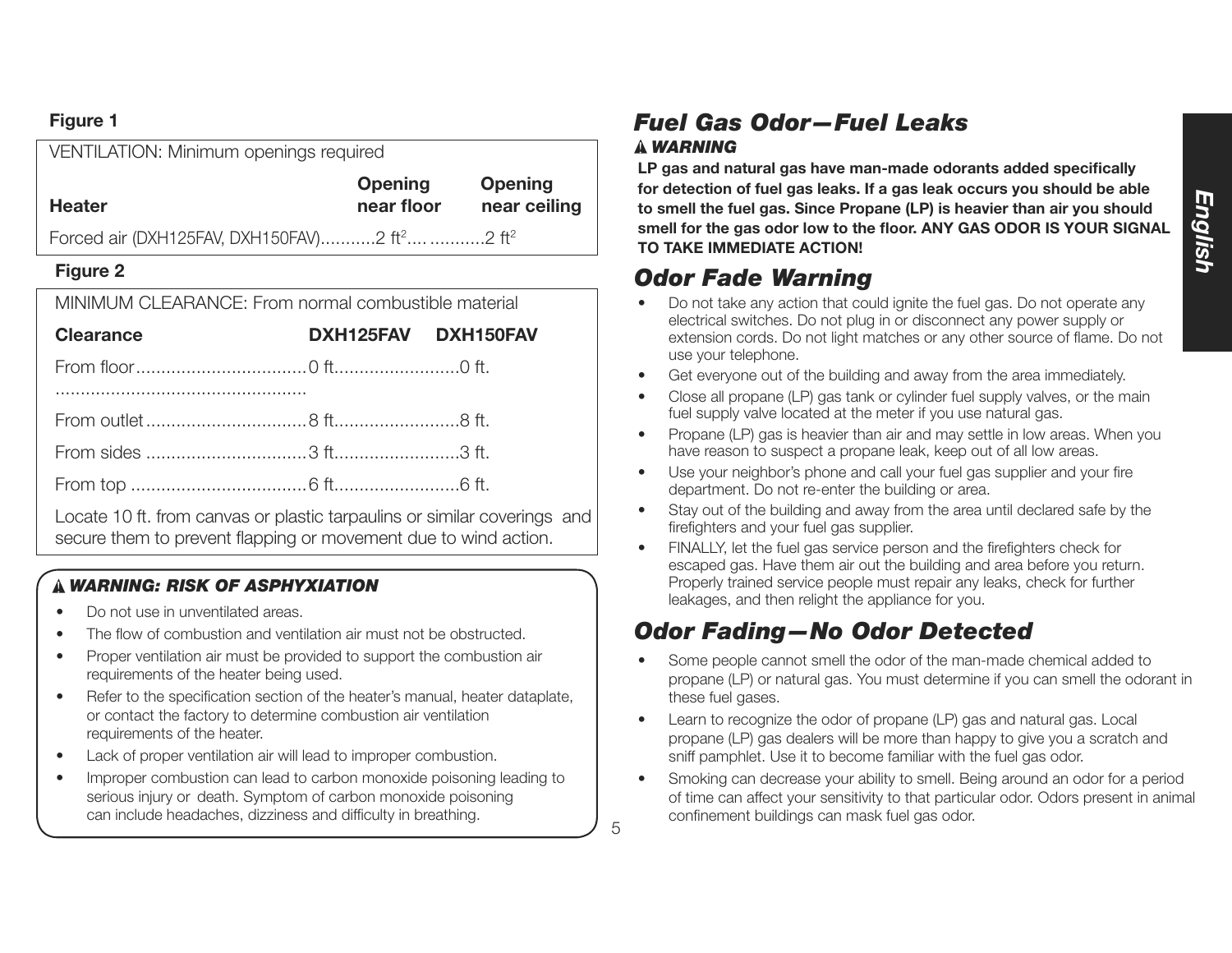- *English*
- **The odorant in propane (LP) gas and natural gas is colorless and the intensity of its odor can fade under some circumstances.**
	- If there is an underground leak, the movement of gas through the soil can filter out the odorant.
	- Propane (LP) gas odor may differ in intensity at different levels. Since Propane (LP) gas is heavier than air, there may be more odor at lower levels.
	- Always be sensitive to the slightest gas odor. If you continue to detect any gas odor, no matter how small, treat it as a serious leak. Immediately go into action as discussed previously.
	- A periodic sniff test around the heater or at the heater's joints; i.e. hose, connections, etc., is a good safety practice under any conditions. If you smell even a small amount of gas, CONTACT YOUR FUEL GAS SUPPLIER IMMEDIATELY.

# *Operating Instructions*

### **PREPARING FOR OPERATION**

- 1. Check the heater for possible shipping damage. If any is found, immediately notify the factory.
- 2. Follow all of the "Precautions".
- 3. Connect the POL fitting of hose and regulator assembly to the propane cylinder by rotating the POL nut counterclockwise into the propane cylinder's valve outlet and securely tighten with a wrench.
- 4. Connect the hose to the heater by rotating the hose fitting clockwise.
- 5. Securely tighten all gas connections.
- 6. Open the cylinder's gas valve and check all gas connections with a soap and water solution. DO NOT USE A FLAME.
- 7. Connect power cord to well-grounded 115V, 60 Hz, 1Ø source of power.
- 8. When using an extension cord, make certain that it is a 3-wire (grounded) cord of proper wire size.

### **START**

- 1. Before heater ignition, always allow heater fan (blower) to run for 20 seconds to purge fuel.
- 2. Slowly open the main valve at propane cylinder.
- 3. Depress the fuel valve button to light the heater.
- 4. After the heater lights, keep the gas valve button depressed for 15 seconds then release and the heater will continue to operate.
- 5. Adjust burn rate by setting control knob to desired level.
- 6. Igniter continues to fire as long as power cord is plugged in.
- 7. No thermostat can be used with these units.

### **STOP**

- 1. Securely close valve on the propane cylinder.
- 2. Continue to operate heater until all fuel in the hose has burned.
- 3. Unplug the power cord.

### **RESTART AFTER SAFETY SHUTDOWN**

- 1. Securely close valve at propane cylinder. Unplug heater.
- 2. Wait 5 minutes.
- 3. Restart following "Start" procedure.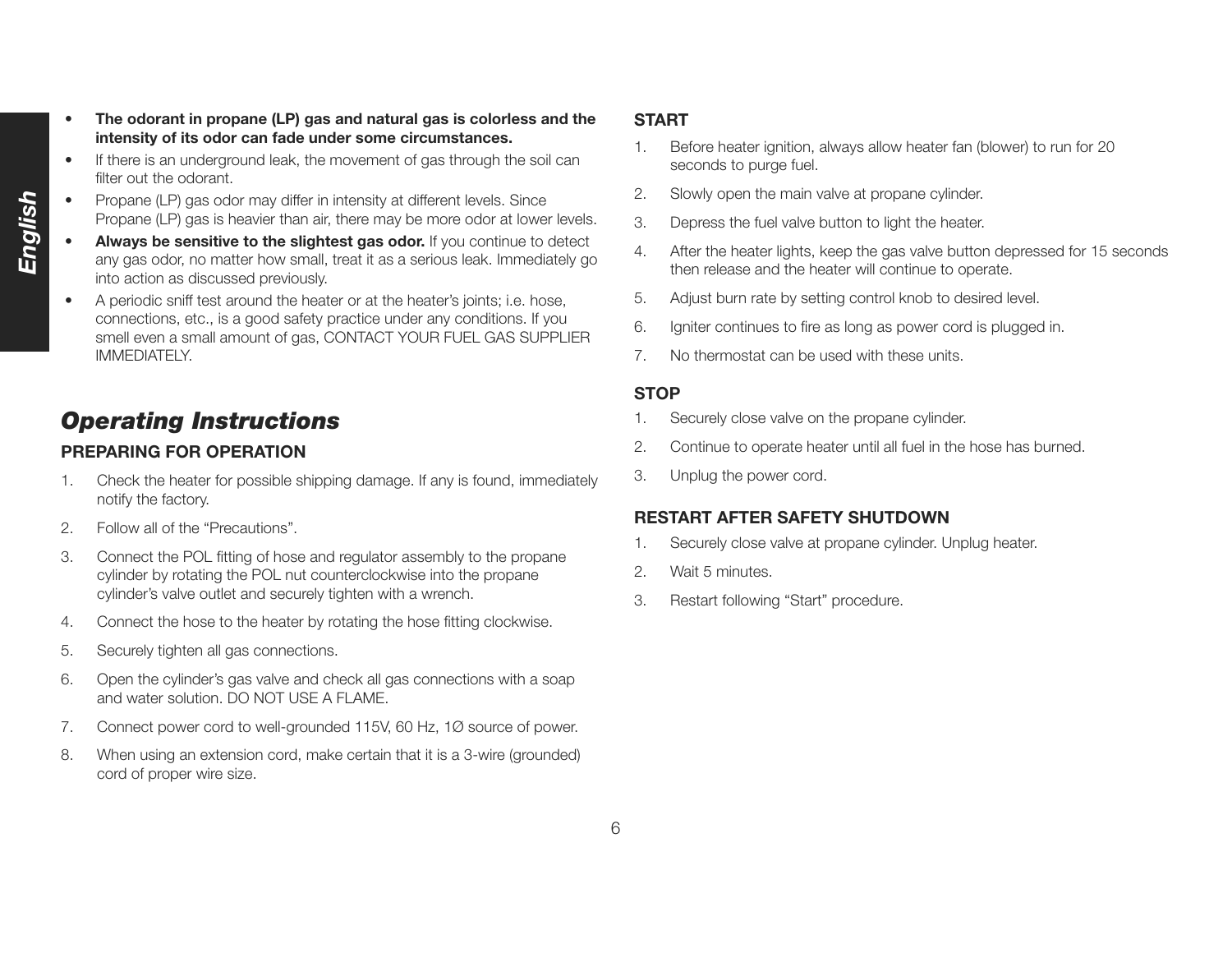#### **MAINTENANCE AND STORAGE**

- 1. The heater should be inspected before each use, and at least annually by a qualified person.
- 2. Before each use, check the soft "O" ring seal at the bullnose of the POL fitting. If the "O" ring is cut, scuffed, or otherwise damaged, replace it with part number 73786.
- 3. Turn off the gas at the LP-gas supply cylinder(s) when the heater is not in use.
- 4. When the heater is to be stored indoors, the connection between the LP-gas supply cylinder(s) and the heater must be disconnected and the cylinder(s) removed from the heater and stored out of doors and in accordance with Chapter 5 of the standard for Storage and Handling of Liquefied Petroleum Gases ANSI/NFPA 58 and CSA B149.1, Natural Gas and Propane Installation Code.

# *Size and Capacity of Propane Cylinders Required*

The charts on the following page show the approximate size of the cylinder required for these heaters. To use the chart:

- 1. Select the lowest air temperature expected (at the bottom of the chart).
- 2. Move straight up to time of operation desired (left side of chart).
- 3. Read the cylinder size required.

All heaters should have:

 full cylinders good air circulation no frost on cylinders

# *Servicing*

A hazardous condition may result if a heater is used that has been modified or is not functioning properly. When the heater is working properly:

- The flame is contained within the heater.
- The flame is essentially blue with perhaps some yellow tipping.
- There is no strong disagreeable odor, eye burning or other physical discomfort.
- There is no smoke or soot internal or external to the heater.
- There are no unplanned or unexplained shut downs of the heater.

The parts lists and wiring diagram show the heater as it was constructed. Do not use a heater which is different from that shown. In this regard, use only the hose, regulator and cylinder connection fitting (called a POL fitting) supplied with the heater. **IMPORTANT** Match the color stripe on the hangtag attached to the hose assembly with the color on the label located near the propane inlet fitting on the heater. Do not use alternates. For this heater, the regulator must be set as shown in "specifications". If there is any uncertainty about the regulator setting, have it checked.

A heater which is not working right must be repaired, but only by a trained, experienced service person.

In-warranty products will be repaired with no charge for either parts or labor. Please include a brief statement indicating date, place of purchase, the nature of the problem and proof of purchase.

Out-of-warrranty products will be repaired with a charge for parts and labor.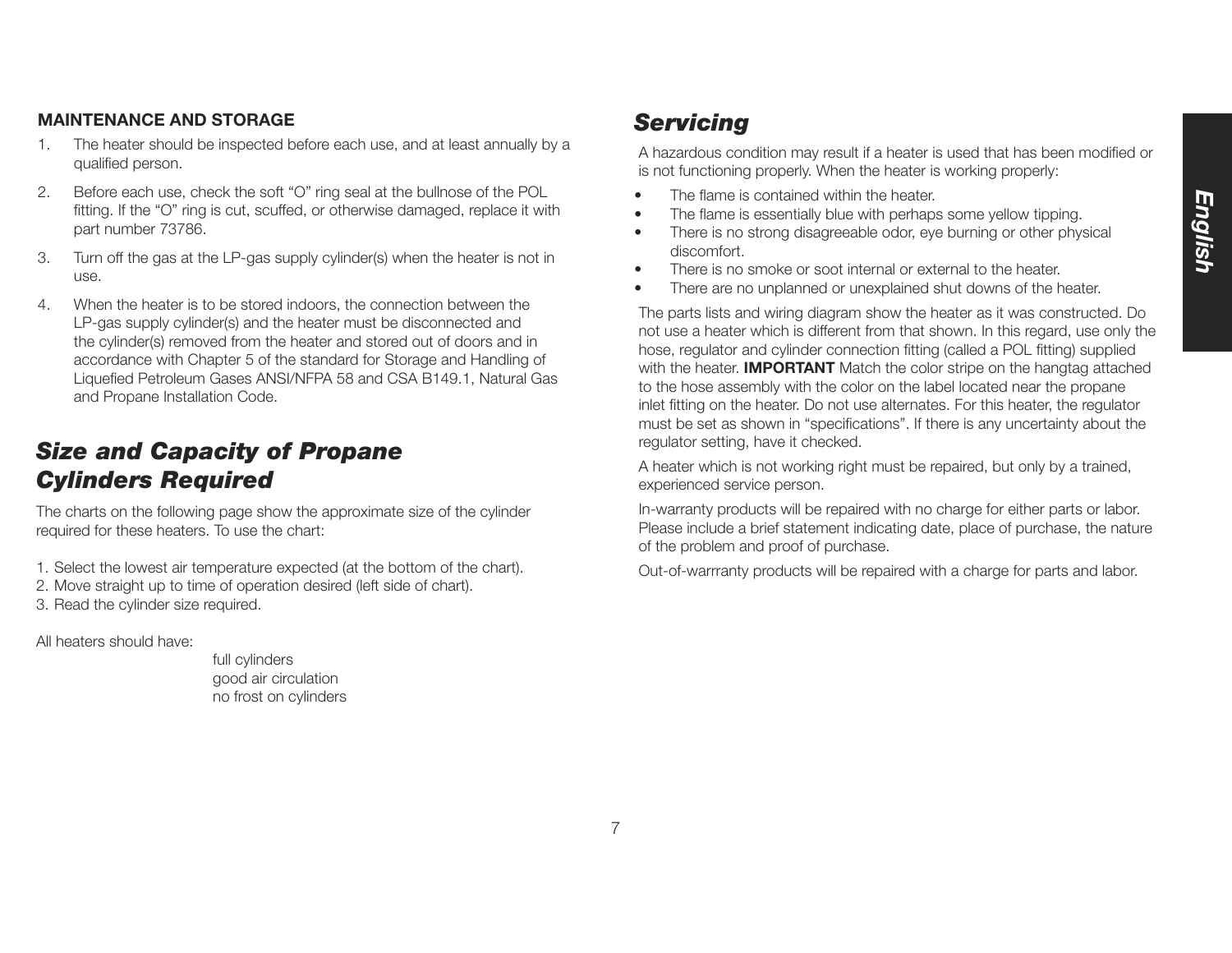

### **150,000 BTU/HR (43.9 kW)**



# **125,000 BTU/HR (36.6 kW)** *Wiring Diagrams DXH125FAV/DXH150FAV*

**NOTE:** If any original wiring as supplied with the heater, must be replaced, It must be replaced with Type AWG 105° C wire or its equivalent, except as indicated (Type SF 2.200, \*\* SGI-250° C)



**CONNECTION DIAGRAM** 



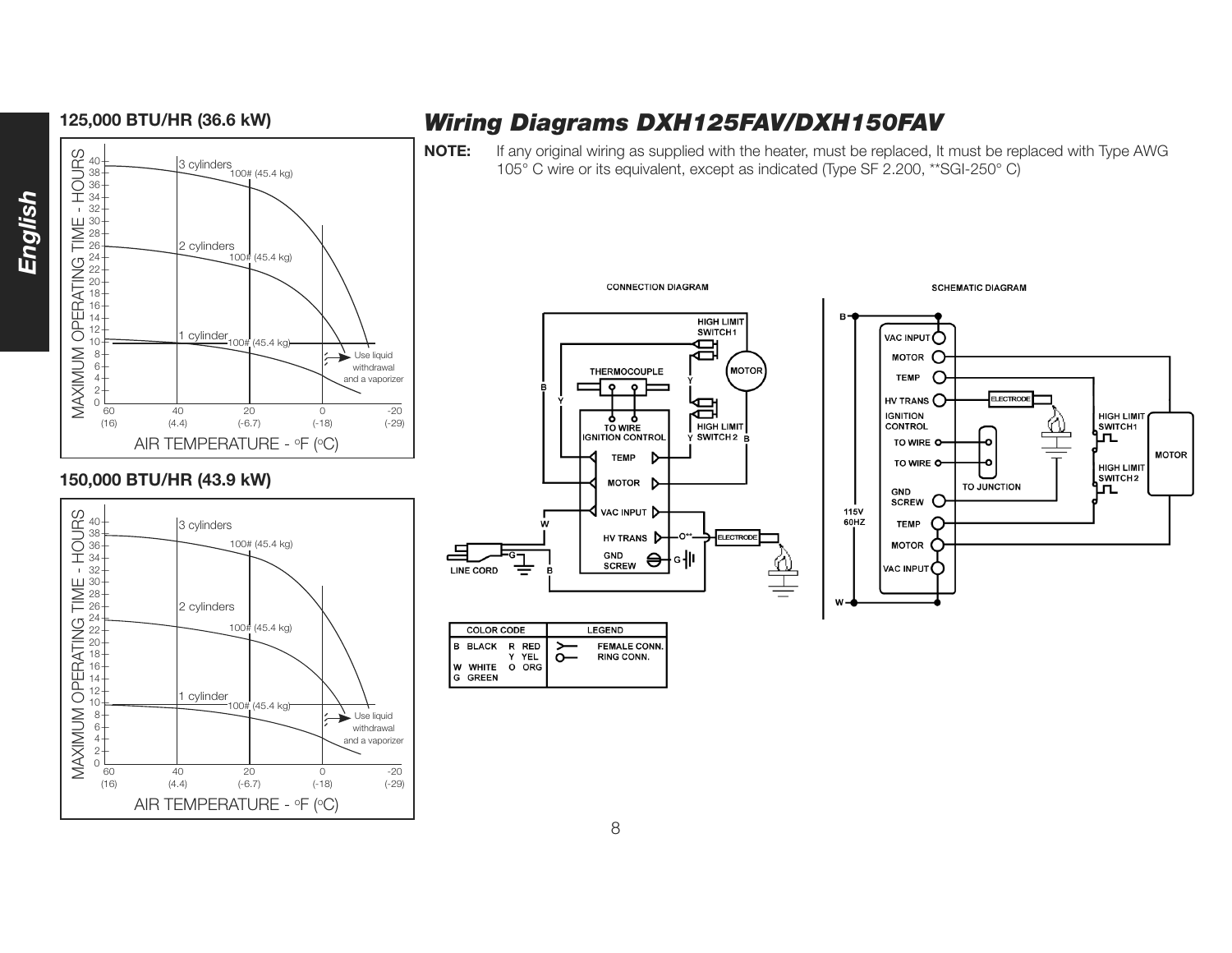## *Parts List DXH125FAV*

| REF. #ITEM#DESCRIPTION                 | REF. #ITEM#DESCRIPTION             |
|----------------------------------------|------------------------------------|
| 1 40896  Guard, rear, assy             |                                    |
| 2 40957  Panel, guard, rear            | 18 40879  Knob, variable, valve    |
| 21652  Motor, assy<br>3                |                                    |
| 4 26086  fan,blade                     | 20 40899  Orifice                  |
| 5<br>40909  Holder, flame              | 21  40900  Holder, orifice, assy   |
| 6<br>40801  Handle, DEWALT             | 22 40898  Burner, mesh, assy       |
| 7 40904  Electrode, ignition, DW, mesh | 23 26655  Thermocouple             |
| 8<br>40913  High limit control, assy   | 24 26134  Comperssion block, relay |
| 40892  Shield, radiation, assy<br>9    | 25 26656  Thermocouple, connector  |
| 10 40890  Barrel, upper, assy          |                                    |
| 11 40891  Barrel, lower, assy          | 27  40902  Valve, variable, assy   |
| 12 40914  High limit control, assy     | 28 40884  Valve, gas, main         |
| 13 40901  Tubing, gas, burner, assy    | 29 40905  Fitting, gas, inlet      |
| 14 23045  bracket ignition/relay       | 40923  Hose and reg.               |
| 15 23276  board, spark ignition        | 21036  power cord                  |
|                                        | 26223  strain relief bushing       |
|                                        | *Not shown                         |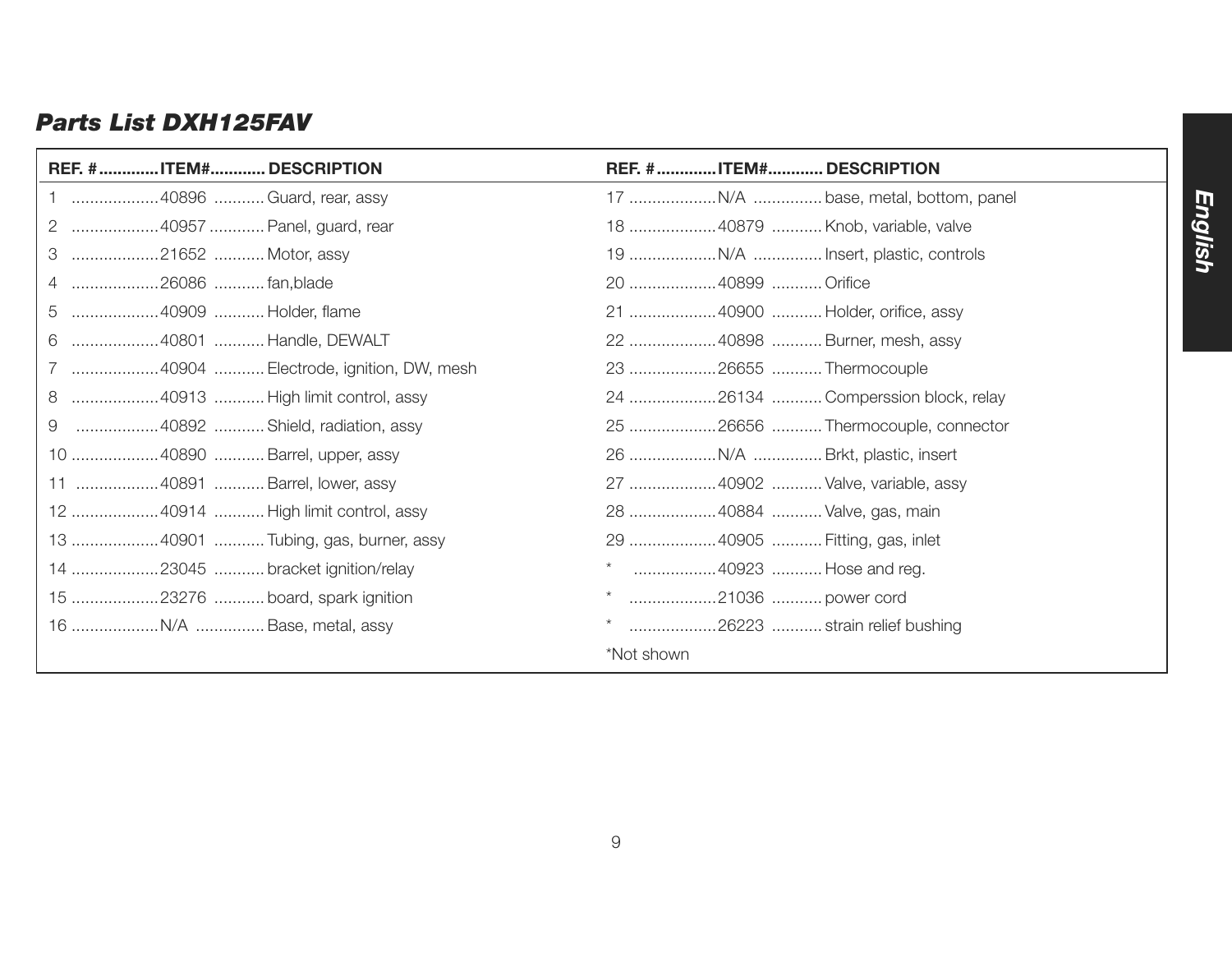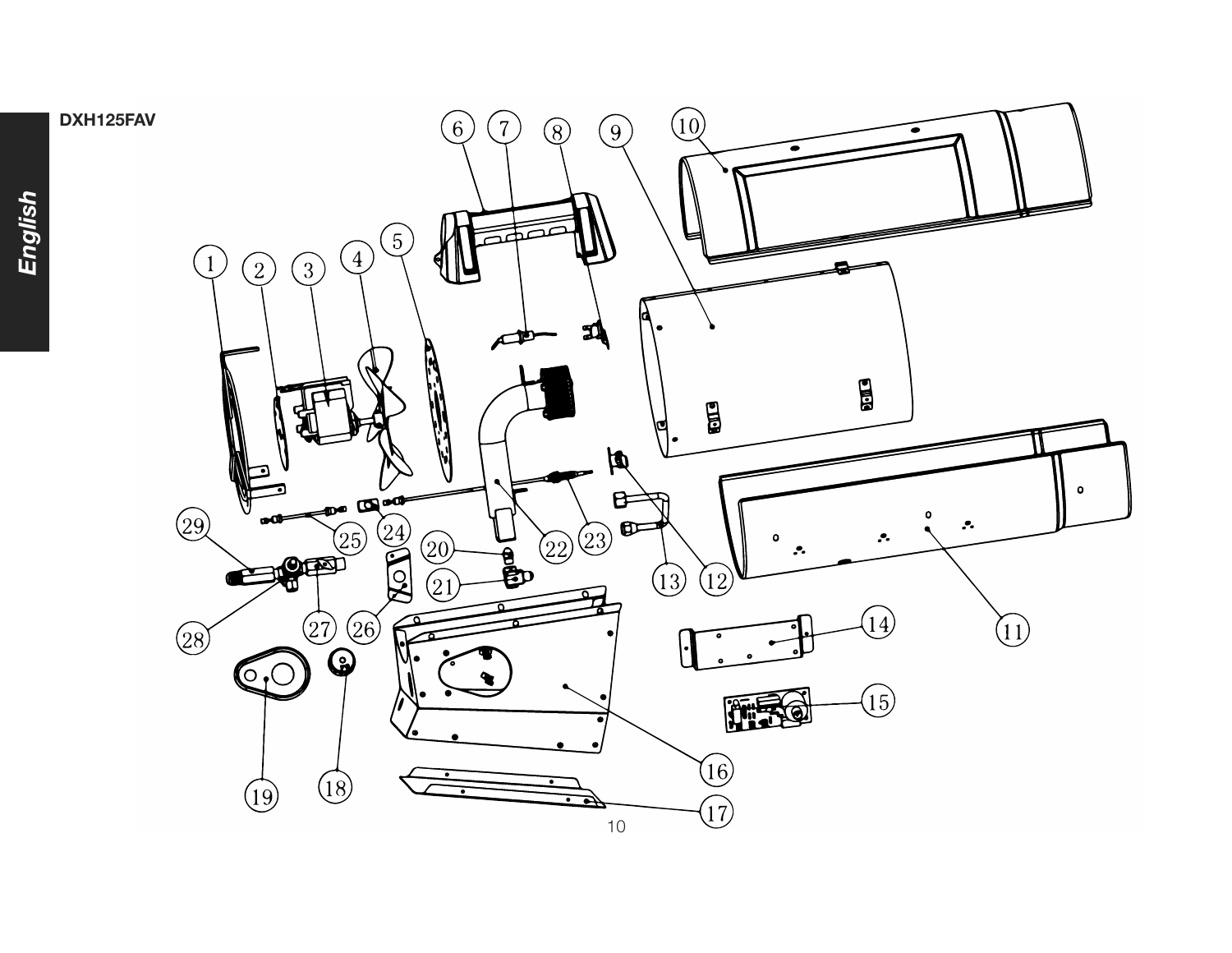## *Parts List DXH150FAV*

| REF. # ITEM# DESCRIPTION             | REF. #ITEM#DESCRIPTION              |
|--------------------------------------|-------------------------------------|
| 1 40896  Guard, rear, assy           |                                     |
| 2 40897  Plate, inlet, cover         |                                     |
| 3 21551  Motor, assy                 | 19 40879  Knob, variable, valve     |
| 4 27898  Fan, blade                  | 20 40878  Insert, plastic, controls |
| 40909  Holder, flame                 | 21 40910  Orifice                   |
| 6 40898  Burner, mesh, assy          | 22 40900  Holder, orifice, assy     |
| 7 40904  Electrode, ignition         | 23 26655  Thermocouple              |
| 8 40913  High limit control, assy,   | 24 26134  Compression block, relay  |
| 40801  Handle, DEWALT<br>9           |                                     |
| 10 40908  Shield, radiation, assy    | 26 40876  Brkt, plastic, insert     |
| 11 40906  Barrel, upper, assy        | 27 40912  Valve, variable, assy     |
|                                      | 28 40884  Main, gas valve           |
| 13  40911  Tubing, gas, burner, assy | 29 40905  Fitting, gas, inlet       |
| 14 40914  Brkt, HLS                  | 40923  Hose and reg.                |
| 15 23045  Bracket Ignition / Relay   | 21036  power cord                   |
| 16 23276  board, spark ignition      | 26223  strain relief bushing        |
|                                      | *Not shown                          |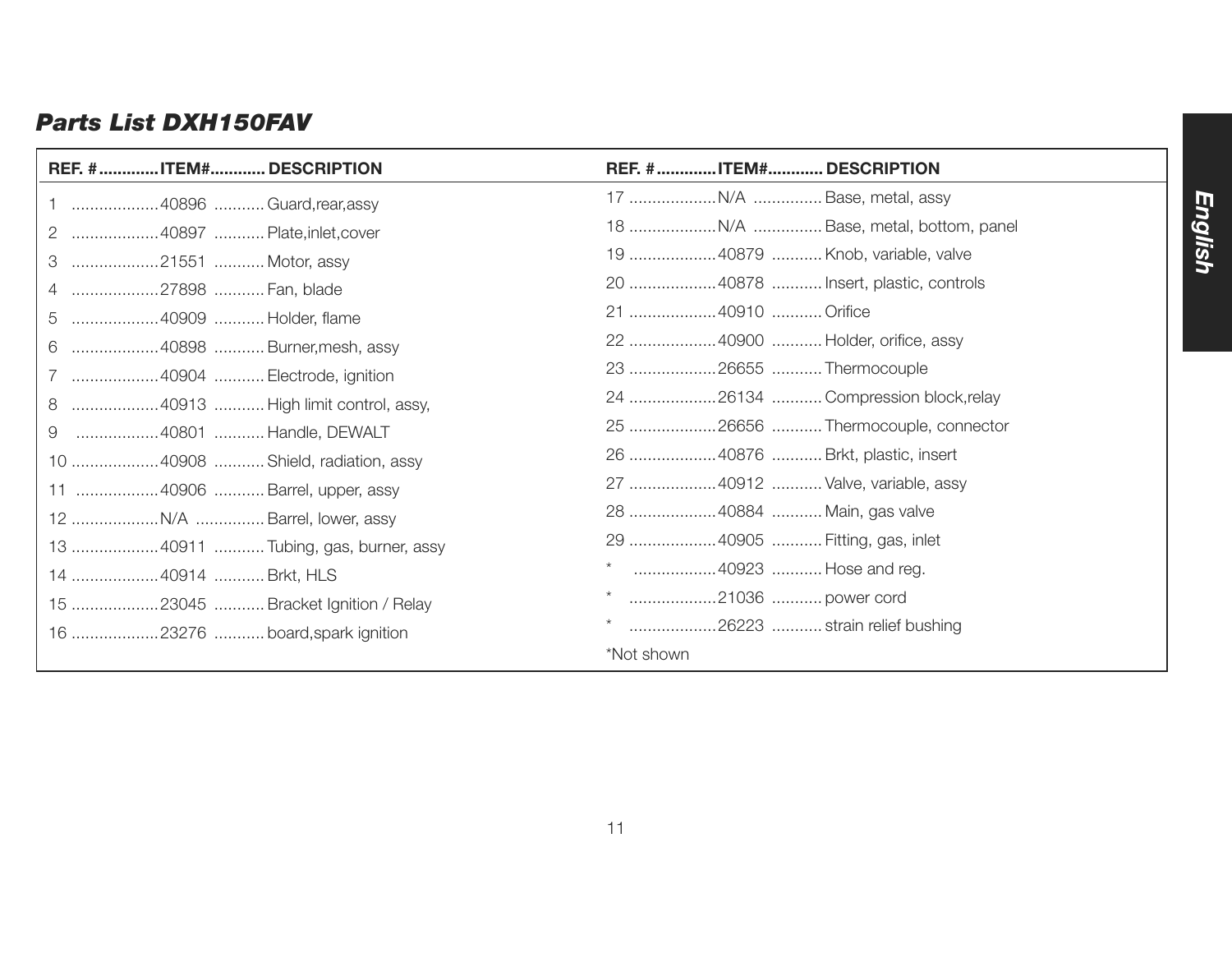